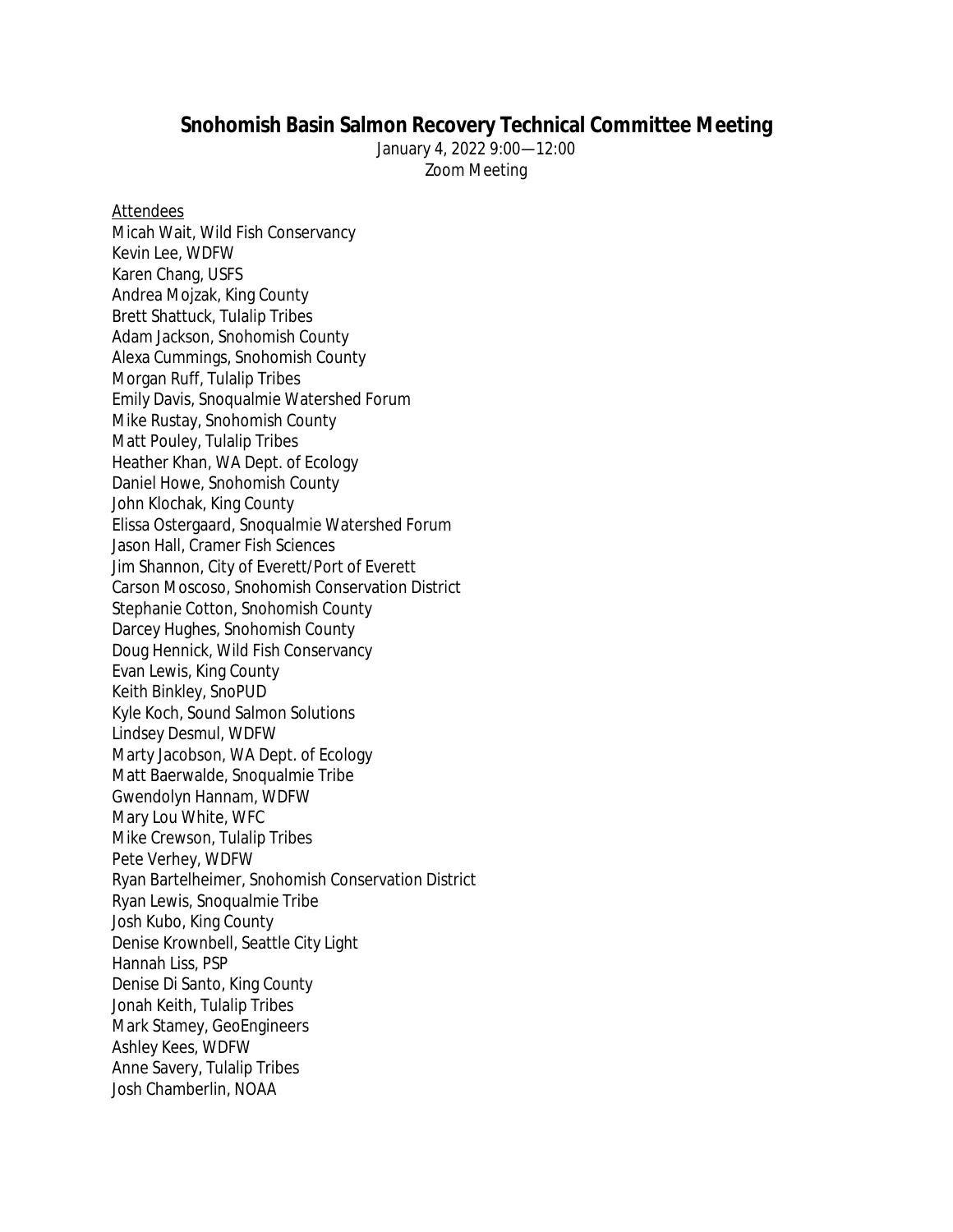Dawn Presler, SnoPUD Jeff Parsons

#### **Introductions**

Mike opened the meeting with introductions and reviewed the agenda.

#### **Impromptu Networking**

Attendees were sent to breakout rooms briefly for networking.

#### **Regional and Basin Updates**

#### 2022 SRFB Grant Round

Alexa reminded the group that Notices of Intent for this year's grant round are due via email by January 14, 2022. Site visits are scheduled for March 15 & 16, 2022.

She also shared, on Stephanie Celt's behalf, that the DNR Watershed Resilience Action Plan launch is scheduled for January 11<sup>th</sup> from 12pm-1pm at the Port or on Zoom. More information to come.

Morgan shared that there is a lot of funding coming for capital projects and Lead Entity staff are working to keep our basin apprised as things develop. We're excited to seize the opportunity to get important work done with these increased resources.

## **Technical Committee 2022 Work Plan**

Mike presented the draft meeting schedule for 2022. He noted that March will be a busy month of project presentations since many grant programs have applications all due around the same time. He encouraged project sponsors to reach out if they have a project that could use technical review from this committee and coordinate that with the co-chairs.

## **Pilchuck Culvert Prioritization**

Mike gave an overview of the growing need for a basin wide prioritized list of culverts. This issue comes up often, from regional reviewers, around project proposals for culvert replacements. Since our plan is multi-species, having a clearer message on our priorities will benefit the basin going forward. Different agencies have their own prioritization processes. Evan Lewis presented last month on King County's approach. Snohomish County has their own approach. But we need coordination between jurisdictions across the basin for consistency. One approach is to break up the basin into subareas and utilize work groups to prioritize those culverts.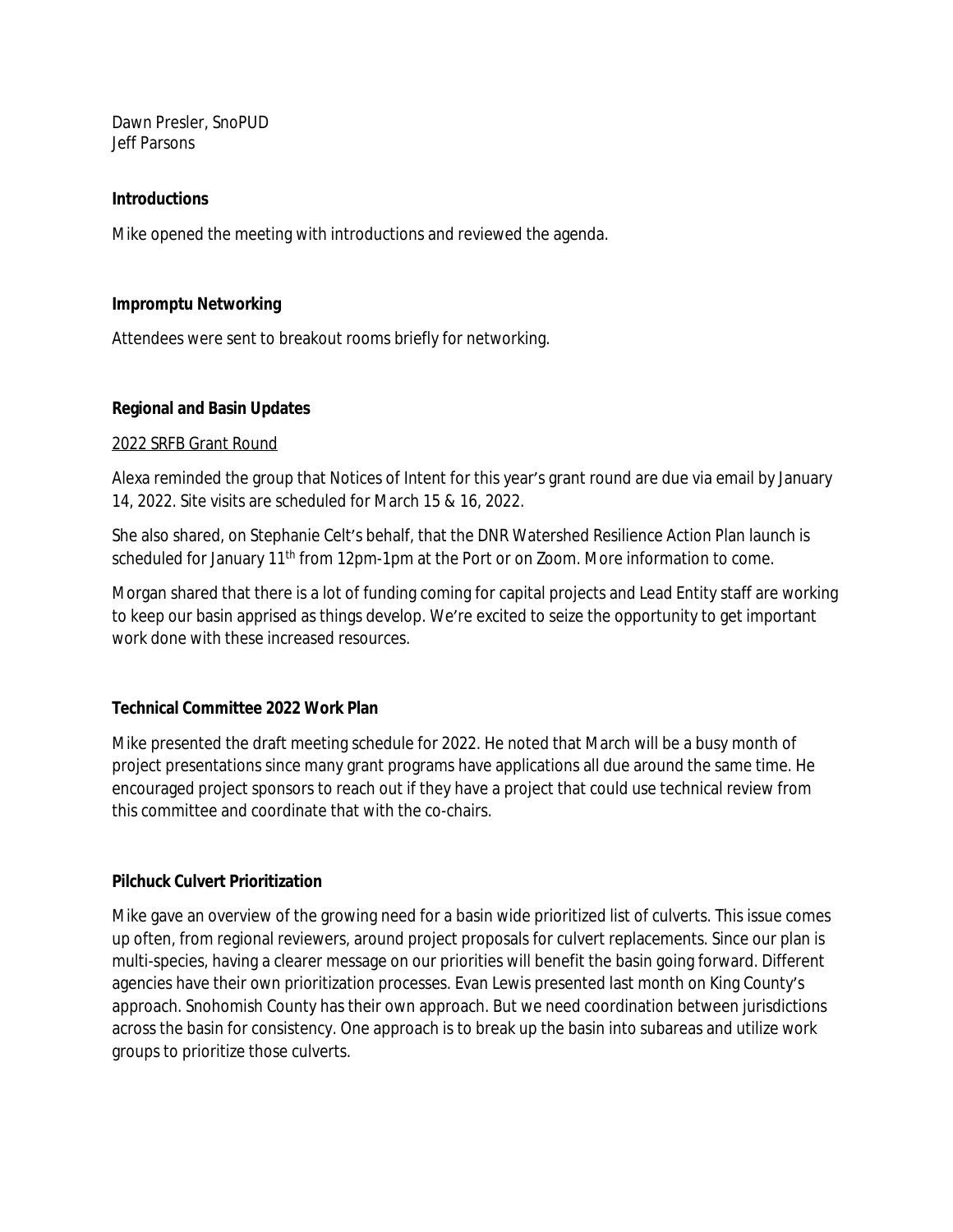There has been a work group specifically focused on the Pilchuck because it is identified as a priority area for our basin and was put forward to the Fish Passage Barrier Removal Board (FPBRB) as such. Matt gave an overview of how the work group identified key culverts in this subbasin.

Matt explained that breaking things out by geographic area is helpful for capturing institutional knowledge from our partners. This is valuable and can be used to inform the prioritization process rather than just relying on geographic metrics and LIDAR. First, the WDFW online geodatabase was used to pull all the known stream crossing structures from the Pilchuck basin (~600). But not everything is in the database. Some initial criteria was used to pare down the list i.e.) streams with known anadromous use, percent passability, location to mainstem, adjacent barriers, upstream habitat potential. The list has been narrowed to ~75 priority barriers, many of which are already in planning/design.

There was discussion about this pilot prioritization approach. Mary Lou mentioned concerns around prioritizing upstream culverts once the downstream ones have been corrected. She also felt there should be two levels of prioritization – a whole watershed level and a subbasin level.

Evan mentioned that King Co has only looked at county barriers so far but plans to work with partners to assess the others. He had concerns about how to compare barriers across the subbasins. If we have prioritized lists in each area that rank culverts within each subbasin how do we then rank them across subbasins i.e.) a top ranking barrier in the Snoqualmie vs a top ranking barrier in the Pilchuck. This will be especially important for messaging in project proposals to funding agencies.

Doug mentioned trying to include an estimate of how much potential productivity for each species is still being blocked by culverts. For example, in the Stilly there had been an extreme barrier but it only blocked a few Coho and would cost millions to address.

There was general committee approval with this prioritization approach and adding the Pilchuck culverts as an umbrella project to the 4YWP.

# **Project Update: Sultan River Floodplain Activation**

Keith gave an overview of previous project work and explained the goal of this phase is to increase hydrogeomorphic complexity in the mainstem and expand rearing habitat in the floodplain. The ELJs that have been placed before held up really well to even the record-breaking flows in recent years. So they will be able to utilize that existing wood in this design. Some of the initial designs had to be modified to work around existing wetlands but the project progressing. The proposed channel would link the historic channel with the expansion area and provide more habitat. Next steps include filing the JARPA.

Matt asked if there has been any monitoring of the side channel since it was created and what fish use they've seen or anticipate seeing. Keith said snorkel surveys are required and they've seen good Coho use. Matt asked if they intend to do a low flow monitoring effort to see which fish are using it doing low flows. Keith explained that they operate under a minimum flow standard in the Sultan so all the channels must remain wetted. So it'll be interesting to see how the fish respond once there is more water in there but it will likely be favorable.